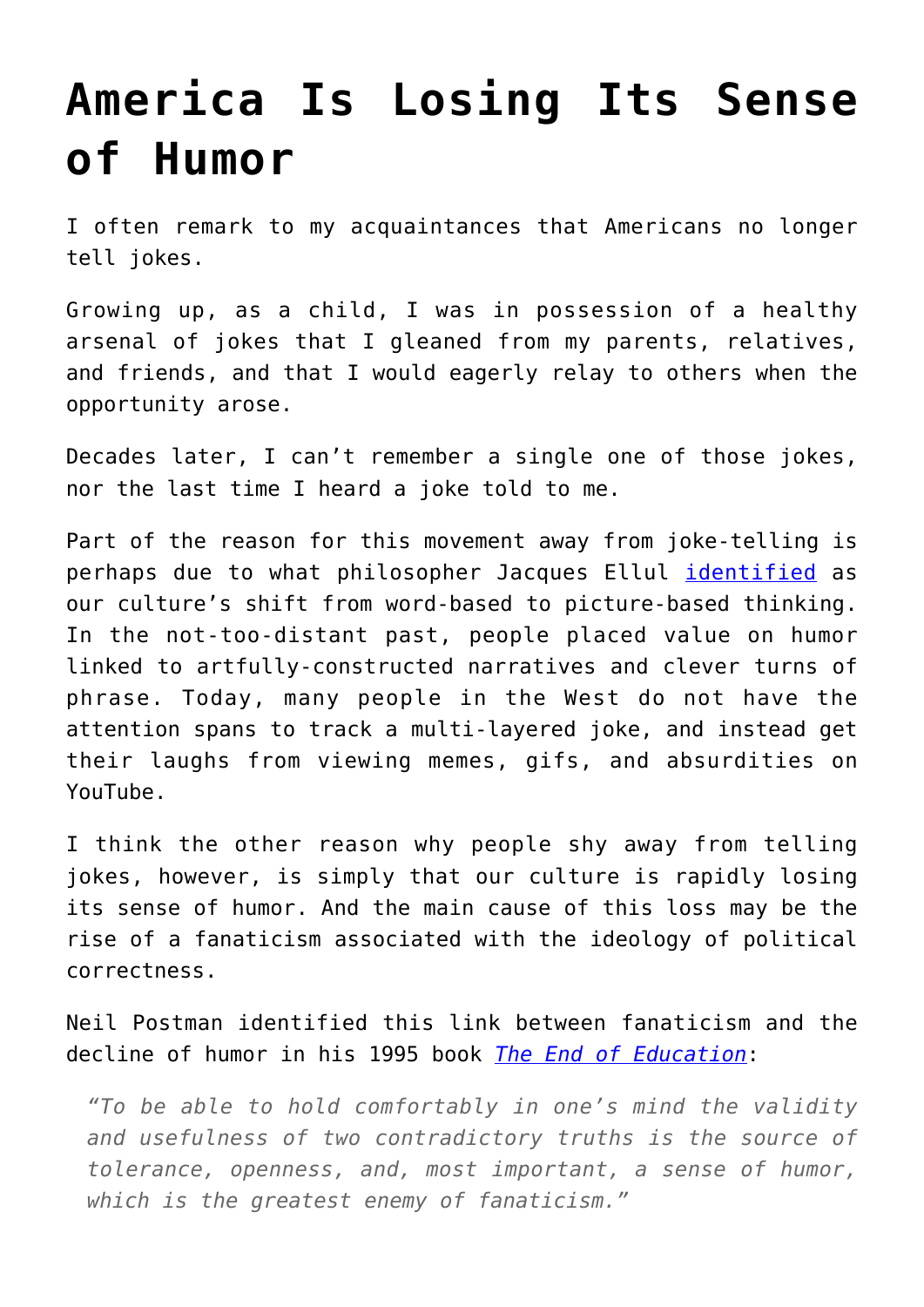The rise of a fanatical political correctness and increasingly "intolerant tolerance" has been well-documented. Intellectual Takeout's page, along with others, has frequently criticized the dogmatism of the PC ideology, and the tendency of today's younger generations to become "triggered" by words that they have deemed offensive to supposedly protected classes or, more often than not, to themselves.

According to [a popular 2015 article in](https://www.theatlantic.com/magazine/archive/2015/09/thats-not-funny/399335/) *[The Atlantic](https://www.theatlantic.com/magazine/archive/2015/09/thats-not-funny/399335/)*, it is precisely for this reason that many comedians are opting out of doing their acts on college campuses. College students, they maintain, simply cannot take a joke. It turns out that comedians, like many of us, are finding that attempted humor among these sorts is not a cross worth dying on.

It's also apparently not very profitable anymore. As [a 2014](https://qz.com/229648/the-completely-serious-decline-of-the-hollywood-comedy/) *[Quartz](https://qz.com/229648/the-completely-serious-decline-of-the-hollywood-comedy/)* [article](https://qz.com/229648/the-completely-serious-decline-of-the-hollywood-comedy/) showed, comedy has become the least profitable genre for Hollywood studios, and they're scaling back their comedy output as a result.

When those who subscribe to the ideology of political correctness do make an attempt at humor, I find that it is usually not funny at all, but caustic and mean-spirited. This observation has also been made by Amos Oz—dubbed Israel's "most famous living author"— in his book *[How to Cure a](http://amzn.to/2qgXTKh) [Fanatic](http://amzn.to/2qgXTKh)*:

*"I have never once in my life seen a fanatic with a sense of humor, nor have I ever seen a person with a sense of humor become a fanatic, unless he or she has lost that sense of humor. Fanatics are often sarcastic. Some of them have a very pointed sense of sarcasm, but no humor."*

The decline of humor in America is unfortunate both for ourselves and our society. The ability to laugh at ourselves is a normal part of humility, and to laugh at others serves as a recognition of our mutual brokenness. As philosopher Roger Scruton [has noted,](https://spectator.org/45088_decline-laughter/) humor served a particularly important role